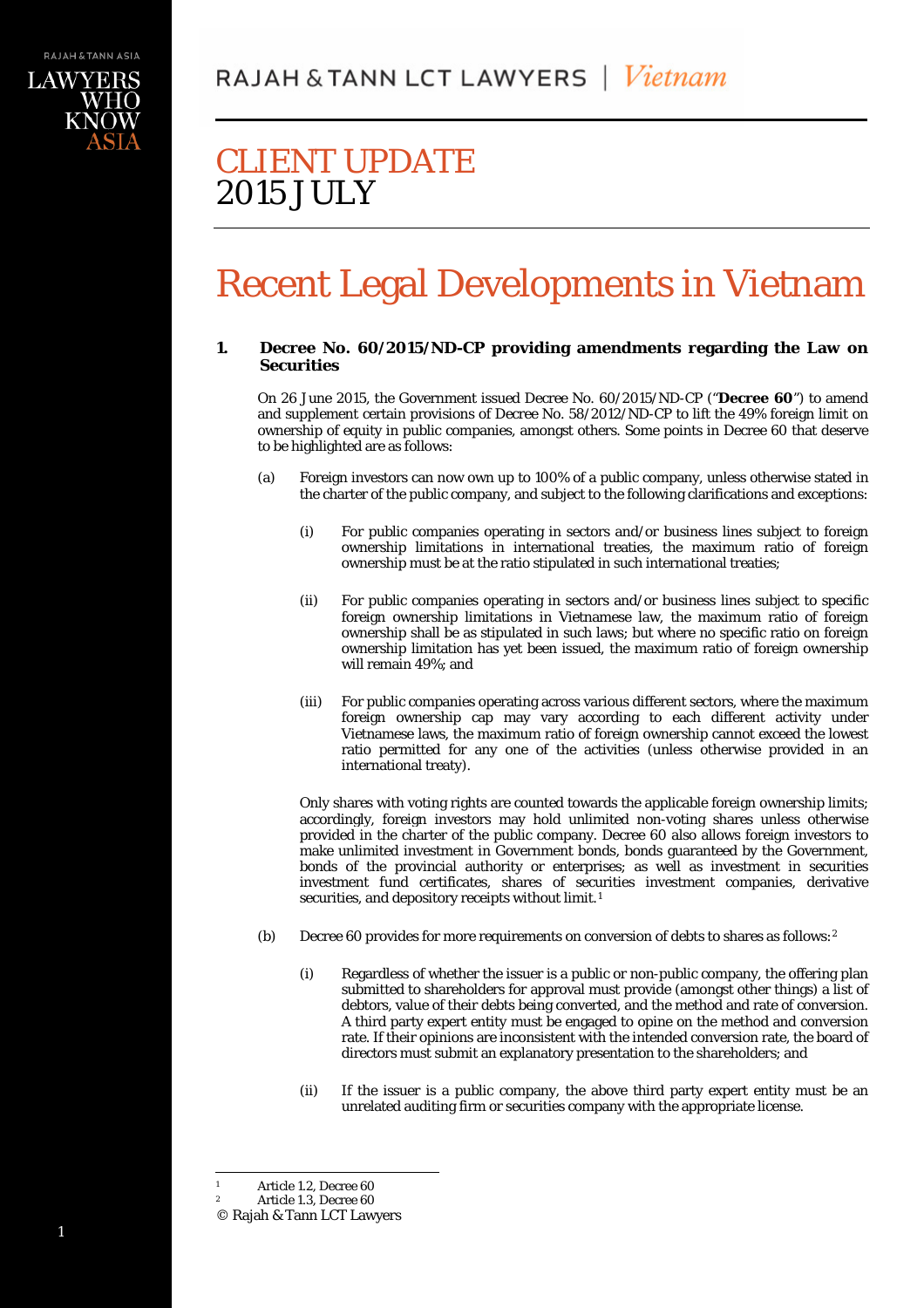(c) If the listing company does not meet the listing requirements after its offer for sale, issues 50% or over of its existing shares in exchange for shares or contribution part in another company, the delisting of securities is compulsory.

The company may also voluntarily delist their securities with the condition that there is approval of at least 51% of the voting shares of all shareholders (not including major shareholders) instead of 50% in the previous requirement. The delisting can only be conducted after at least two years from the listing date on the stock exchange.<sup>[3](#page-1-0)</sup>

(d) Decree 60 takes effect from 01 September 2015.

## **2. Official Letter No. 4366/BKHDT-PC on temporary guiding the Law on Investment (2014)**

On 30 June 2015, the Ministry of Planning and Investment issued Official Letter No. 4366/BKHDT-PC ("**Official Letter 4366**") to temporarily guide the Law on Investment (2014) ("**LOI 2014**") pending a decree to guide the LOI officially. Some points in Official Letter 4366 deserve to be highlighted as follows:

- (a) Procedures for decisions on investment policy: The Prime Minister and provincial people's committees are conducted according to LOI 2014, in which dossier for applying, timeline to being granted and contents of investment policy decisions are detailed in LOI 2014.[4](#page-1-1)
- (b) Procedures for receiving the application dossier of investment registration certificate, granting and amending investment registration certificate are implemented under relevant provisions of LOI 2014.[5](#page-1-2)
- (c) In cases where a foreign investor invests in Vietnam by establishing a company, they must apply for an enterprise registration certificate. The procedures for this are detailed under the Law on Enterprise (2014). An enterprise registration certificate may be applied for only after obtaining an investment registration certificate through the procedures stipulated in LOI 2014. After being granted the enterprise registration certificate, the investors can conduct the investment project through the established company[.6](#page-1-3)
- (d) Procedures for investment of foreign investors by way of capital contribution and buying contributed capital are implemented from the guidance of LOI 2014. Similar to these, applying conditions and investment procedures of foreign-invested organisation is done by provisions of LOI 2014.[7](#page-1-4)
- (e) If Vietnamese investors have already been granted an investment certificate under the former Law on Investment (2005), the investors shall continue to conduct the investment project according to the granted investment certificate. If they wish to obtain a new investment registration certificate under the current law, the licensing authority will guide the investor to apply for the investment registration certificate and use the National Information System to create an investment project code and grant the investment registration certificate to the investor.[8](#page-1-5)
- (f) A dossier that has been received by the licensing authorities before the LOI 2014 takes effect (on 1 July 2015) will be dealt with through the following:[9](#page-1-6)

<span id="page-1-0"></span> $\frac{3}{4}$  Article 1.20, Decree 60

<span id="page-1-2"></span><span id="page-1-1"></span><sup>&</sup>lt;sup>4</sup> Clause 1, Official Letter 4366<br><sup>5</sup> Clause 2, Official Letter 4366

<sup>5</sup> Clause 2, Official Letter 4366

 $^{6}$  Clause 3, Official Letter 4366

<sup>&</sup>lt;sup>7</sup> Clauses 4 and 5, Official Letter 4366<br><sup>8</sup> Clause 6, Official Letter 4366

<sup>8</sup> Clause 6, Official Letter 4366

<span id="page-1-6"></span><span id="page-1-5"></span><span id="page-1-4"></span><span id="page-1-3"></span><sup>9</sup> Clause 8, Official Letter 4366

<sup>©</sup> Rajah & Tann LCT Lawyers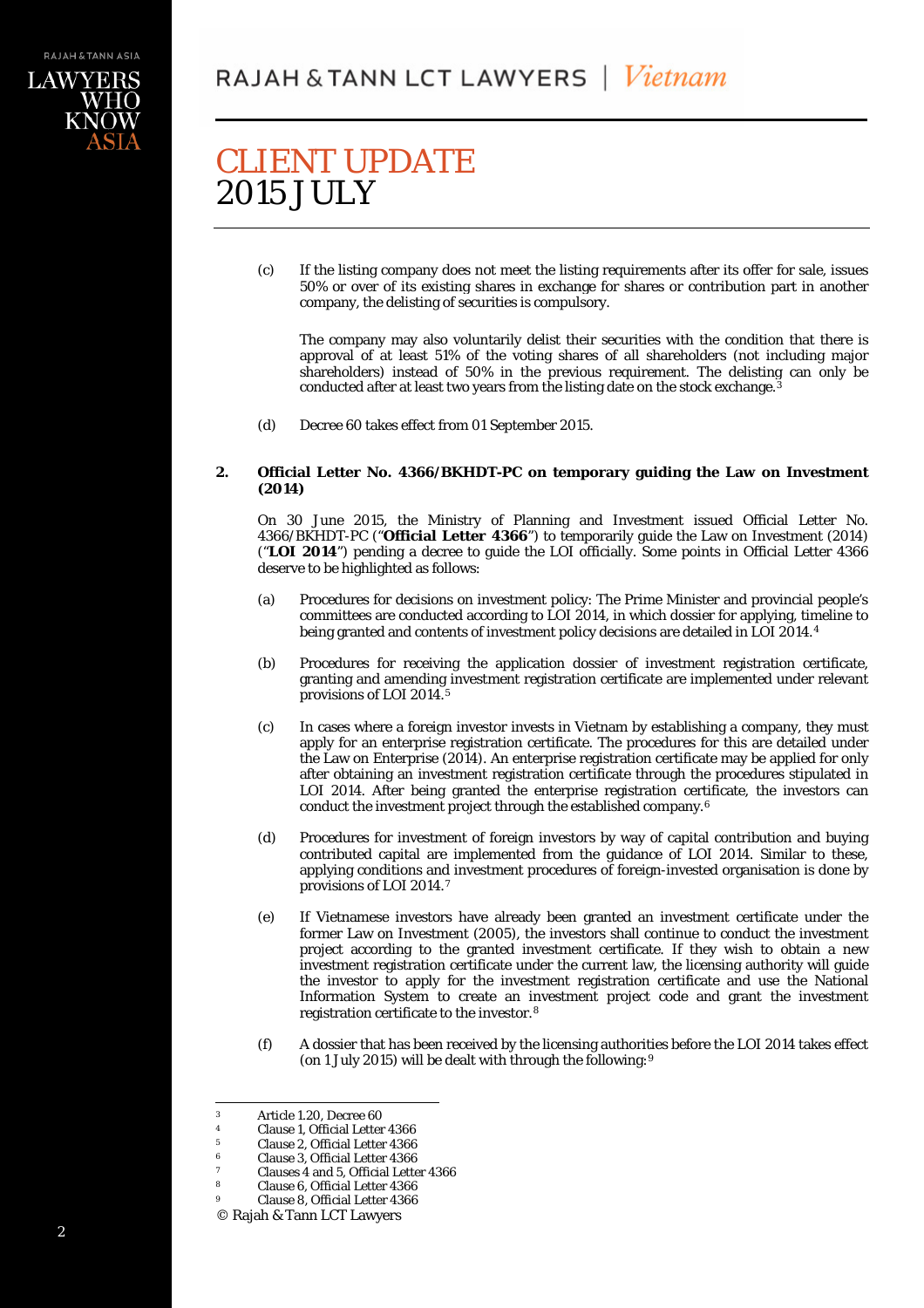- (i) If the investor applied an application dossier before 1 July 2015, but until 1 July 2015 the timeline for granting an investment certificate has not expired and the investment certificate is not issued, the investor must amend the application dossier and implement investment procedure as guided by LOI 2014;
- (ii) If the investor applied the application dossier before 1 July 2015, but until 1 July 2015 the timeline for granting an investment certificate expires and the investment certificate is not issued, the investor is encouraged to comply with LOI 2014. In case they still want to apply the former Law on Investment (2005), the licensing authority should report to Ministry of Planning and Investment for their guidance;
- (iii) If a project has obtained investment policy approval from the competent authority under the former Law on Investment (2005), the project will not need to obtain the same according to LOI 2014; and
- (iv) In the procedure of the decision of investment policy and granting investment registration certificate, the competent authorities have no right to review, expertise and re-approve reviewed, expertise and re-approved contents.

## **3. Official Letter No. 4211/BKHDT-DKKD on temporary guiding enterprise registration**

On 26 June 2015, the Ministry of Planning and Investment issued [Official Letter No.](https://vietnamlawinsight.files.wordpress.com/2015/06/cv-4211_bkhdt-dkkd-_-huong-dan-ap-dung-ve-dkdn.pdf)  [4211/BKHDT-DKKD \("](https://vietnamlawinsight.files.wordpress.com/2015/06/cv-4211_bkhdt-dkkd-_-huong-dan-ap-dung-ve-dkdn.pdf)**Official Letter 4211**") on enterprise registration to implement the Law on Enterprise (2014) ("**LOE 2014**"). Some notable provisions of Official Letter 4211 are:

- (a) An enterprise shall register for change in the following contents of the Enterprise Registration Certificate ("**ERC**"):[10](#page-2-0)
	- (i) Its name;
	- (ii) Its head office address;
	- (iii) Its member (in a partnership or limited liability company); its owner (in a one member limited liability company or a private enterprise);
	- (iv) Its charter capital; or
	- (v) Its legal representative (in a limited liability company or a joint stock company).
- (b) An enterprise shall notify for change in the following registered contents: [11](#page-2-1)
	- (i) Its business line;
	- (ii) Its investment capital (applicable only to private enterprise);
	- (iii) Its founding shareholder or foreign shareholder (applicable only to private joint stock company); or
	- (iv) Tax registration information.

The enterprise registration authority shall issue a confirmation on change of enterprise registration content within three (03) business days from the date of receipt of the valid dossier.

<sup>&</sup>lt;sup>10</sup> Clause 2, Official Letter  $4211$ <br><sup>11</sup> Clause 3 Official Letter  $4211$ 

Clause 3, Official Letter 4211

<span id="page-2-1"></span><span id="page-2-0"></span><sup>©</sup> Rajah & Tann LCT Lawyers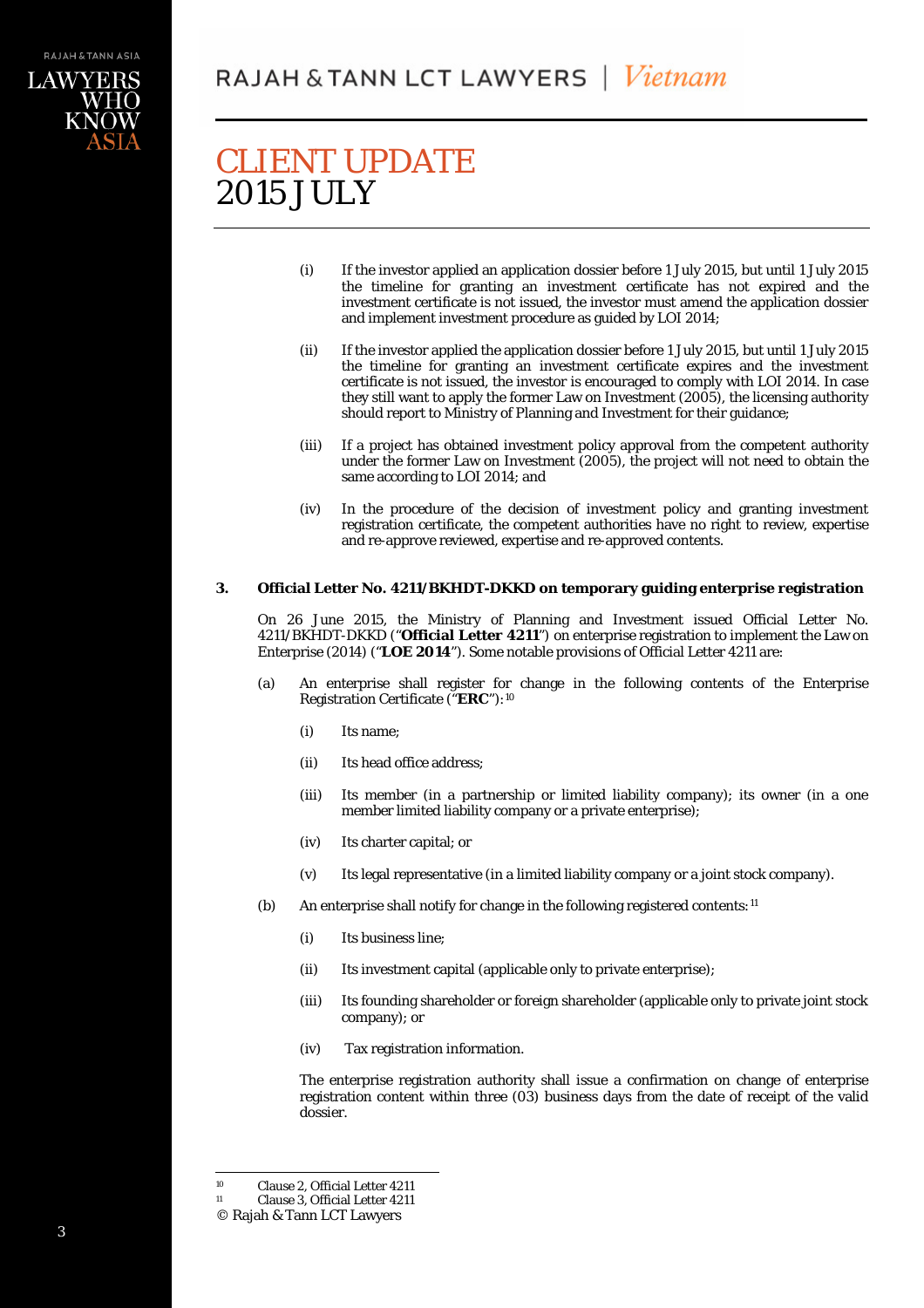- (c) An enterprise may suspend its business as long as a written notification of the time and duration of suspension and time of resumption is sent to the enterprise registration authority at least 15 days before the date of suspension or resumption. This regulation still applies in case the enterprise resumes its business before the notified date.<sup>[12](#page-3-0)</sup>
- (d) An enterprise may decide the form, quantity, and contents of its seal. Before using the seal, it must send a notice to the enterprise registration authority for posting it on the National Business Registration Portal.[13](#page-3-1)
- (e) Dissolution process is simplified as follows:[14](#page-3-2)
	- (i) Within two (02) business days from the receipt of the petition for dissolution, the enterprise registration authority shall send the notice of application for dissolution of enterprise to the tax authority; and
	- (ii) Within five (05) business days from the receipt of the petition for dissolution, if there is no objection or feedback from the tax authority, the enterprise registration authority shall update the enterprise's legal status on National Enterprise Registration Database and issue the Notice of enterprise's dissolution.
- (f) An enterprise operating under the Investment Certificate (concurrently the Enterprise Registration Certificate) or Investment License must separate its investment project and enterprise information upon making any change to its registered contents. The application for separation is similar to that when applying for a new ERC.[15](#page-3-3)

## **4. Official Letter No. 4326/BKHDT-DTNN on receiving procedures and application forms for investment activities**

On 30 June 2015, the Ministry of Planning and Investment issued Official Letter No. 4326/BKHDT-DTNN ("**Official Letter 4326**") guiding the temporary receiving procedures and application forms for investment activities which outlines the investment processes and procedures under the Law on Investment (2014). Some points in Official Letter 4326 deserved to be highlighted as follows:

- (a) Procedure for issuance, amendment of Investment Registration Certificate:[16](#page-3-4)
	- (i) The investor submits the application to the licensing authority (Provincial-level Department of Planning and Investment or Industrial Park Authority);

The State encourages the investor to provide information regarding their investment project on [dautunuocngoai.gov.vn](http://dautunuocngoai.gov.vn/fdi) or [fdi.gov.vn](http://fdi.gov.vn/) before their application submission;

- (ii) The licensing authority provides the investor with a receipt of documents and a temporary account to follow up with the status of their application;
- (iii) Should the application dossier be insufficient, the licensing authority shall give notice to the inventor within three (03) working days from the date of the receipt; and
- (iv) The investor shall be granted an Investment Registration Certificate within 15 days for investment projects that do not require approval from other authorities.

<sup>&</sup>lt;sup>12</sup> Clause 5, Official Letter  $4211$ <br><sup>13</sup> Clause 4, Official Letter  $4211$ 

<sup>&</sup>lt;sup>13</sup> Clause 4, Official Letter  $4211$ <br><sup>14</sup> Clause 6, Official Letter  $4211$ 

<span id="page-3-1"></span><span id="page-3-0"></span><sup>&</sup>lt;sup>14</sup> Clause 6, Official Letter  $4211$ <br><sup>15</sup> Clause 8, Official Letter  $4211$ 

<sup>&</sup>lt;sup>15</sup> Clause 8, Official Letter  $4211$ <br><sup>16</sup> Clause 1.2 Official Letter  $433$ 

<span id="page-3-4"></span><span id="page-3-3"></span><span id="page-3-2"></span>Clause 1.2, Official Letter 4326

<sup>©</sup> Rajah & Tann LCT Lawyers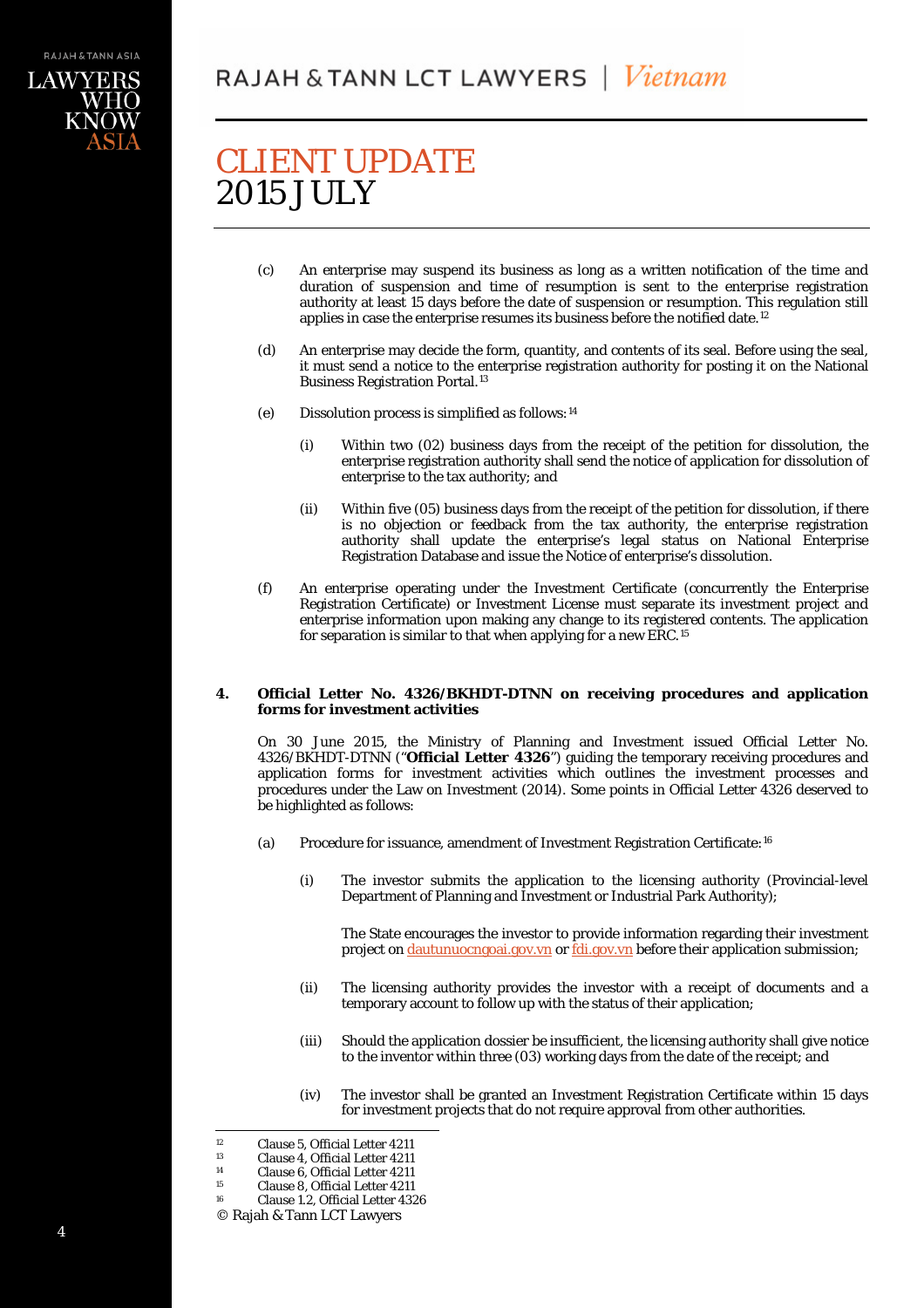(b) The Official Letter also provides several templates for investment registration procedure such as Application on Investment Registration Certificate, Investment Project proposal, Explanation on the technique to conduct the investment project, Decision on Investment Policies from provincial People's Committee.

## **5. Official Letter 4332/BKHDT-DTNN on temporary guiding outward investment**

On 30 June 2015, the Ministry of Planning and Investment ("**MPI**") issued Official Letter No. 4332/BKHDT-DTNN on temporary application of procedures, forms to conduct outward investment ("**Official Letter 4332**"). Some points in Official Letter 4332 that deserve to be highlighted as follows:

- (a) For an outward investment project that requires approval from the Prime Minister:
	- (i) Application dossiers shall be in accordance with the Law on Investment (2014);
	- (ii) An equivalent paper that certifies the legal status of the investor is one of the following: Investment License or Investment Certificate; or Investment Registration Certificate for the investor being foreign invested enterprise in Vietnam; or Enterprise Registration Certificate or incorporation decision;<sup>[17](#page-4-0)</sup>
	- (iii) Document identifying the project location is applied for the following projects: energy project, cultivation, fishing, processing of agriculture products, forestry products, aquaculture products project; mineral prospecting, exploration, extraction and processing investment project; construction of production, processing and fabrication investment project; construction and construction and infrastructure business involving land use investment project;<sup>[18](#page-4-1)</sup>
	- (iv) The written confirmation from the tax authority;
	- (v) For outward investment by a 100% state-owned enterprise, the decision on outward investment shall be replaced by the following documents:[19](#page-4-2)
		- The written approval from the representation body of the owner for the investor to register to invest abroad to implement the project; and
		- Internal evaluation report on the proposed outward investment project to serve as a basis for the approval form the representation body of the owner as specified above.
	- (vi) The investor submits eight (08) application dossiers (one (01) original copy) for the issuance/amendment of the Certificate of registration of outward investment to MPI.
- (b) For the outward investment project that is not required the decision from the Prime Minister:
	- (i) Application dossiers shall be in accordance with the Law on Investment  $(2014)$  $(2014)$  $(2014)$ ;<sup>20</sup>
	- (ii) The investor submits three (03) application dossiers (one (01) original copy) for issuance/amendment of the Certificate of registration of outward investment to the MPI.

<span id="page-4-2"></span><span id="page-4-1"></span><span id="page-4-0"></span><sup>&</sup>lt;sup>17</sup> Clause A.I.2, Official Letter 4332<br>
<sup>18</sup> Clause A.I.3, Official Letter 4332

<sup>&</sup>lt;sup>18</sup> Clause A.I.3, Official Letter 4332<br><sup>19</sup> Clause A I 5, Official Letter 4332

<sup>&</sup>lt;sup>19</sup> Clause A.I.5, Official Letter  $4332$ <br><sup>20</sup> Clause B 1.1 Official Letter  $4332$ 

Clause B.1.1, Official Letter 4332

<span id="page-4-3"></span><sup>©</sup> Rajah & Tann LCT Lawyers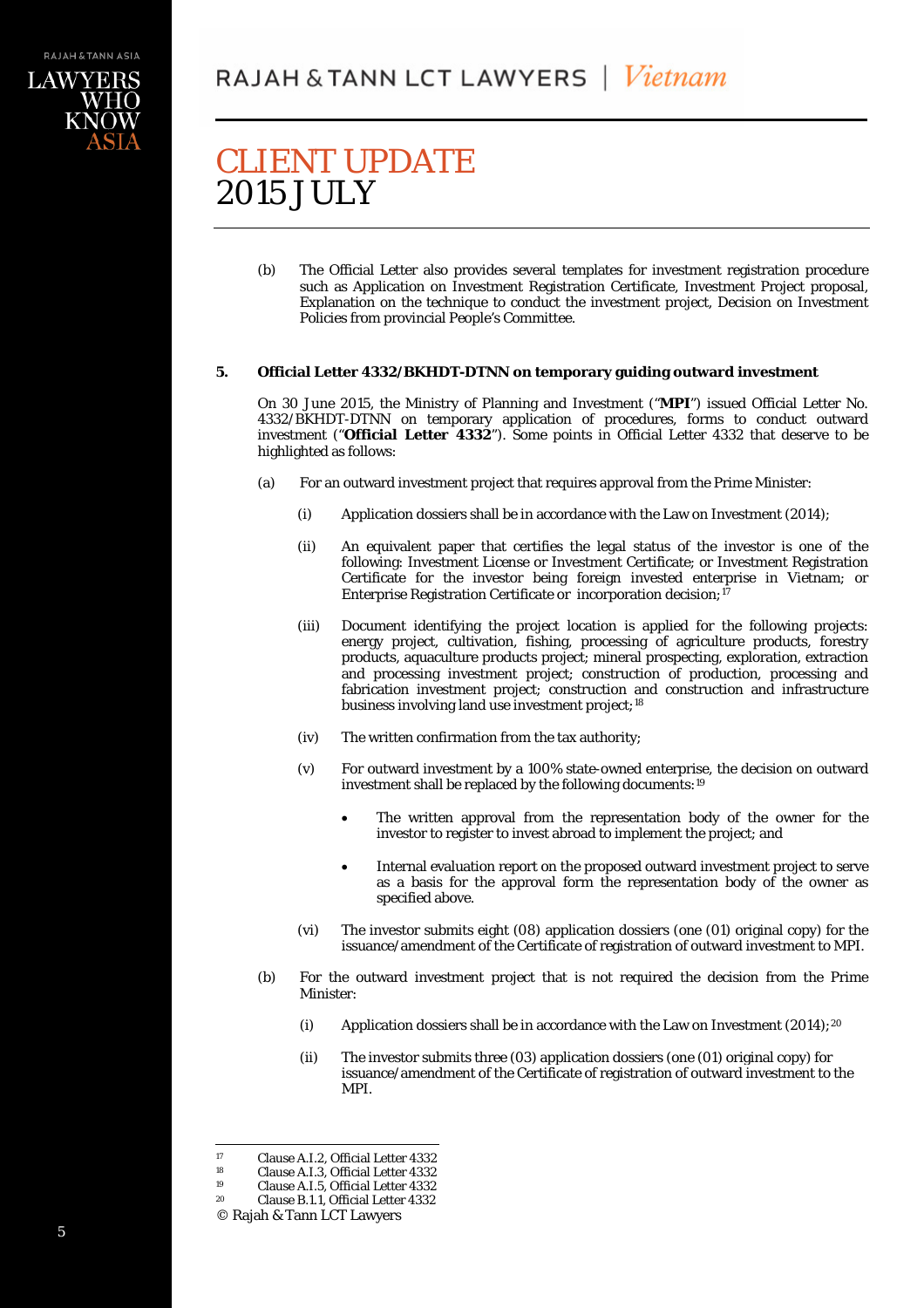# Contact us

Email: [quang.chau@rajahtannlct.com](mailto:quang.chau@rajahtannlct.com) - Head of Dispute Settlement [que.vu@rajahtannlct.com](mailto:que.vu@rajahtannlct.com) – Head of Corporate M&A [nha.nguyen@rajahtannlct.com](mailto:nha.nguyen@rajahtannlct.com) – Head of Banking & Finance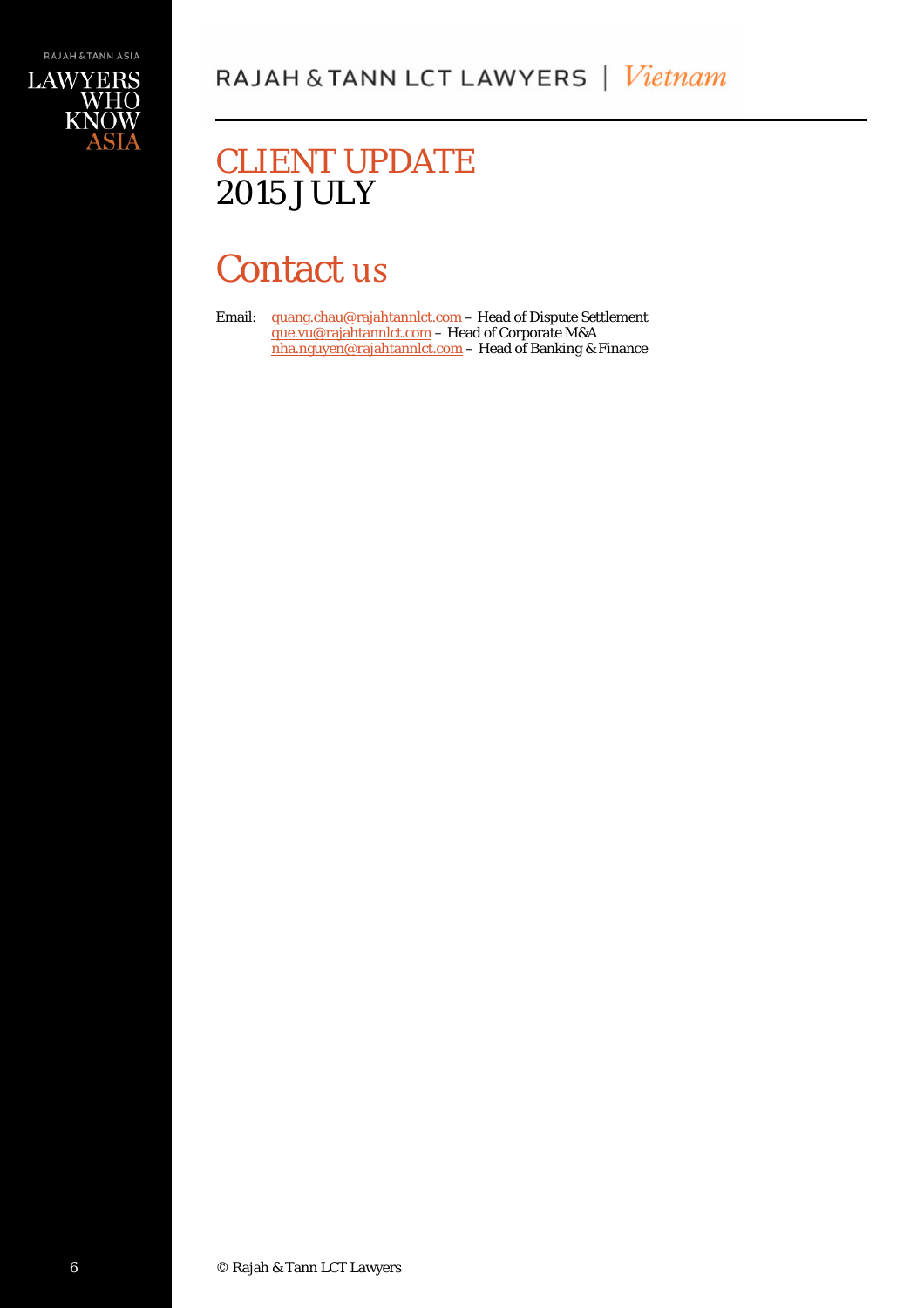

## **RAJAH & TANNLCT LAWYERS**

*Ho Chi Minh City Office* Saigon Centre, Level 13, Unit 2&3 65 Le Loi Boulevard, District 1, HCMC, Vietnam T +84 8 3821 2382 / +84 8 3821 2673 F +84 8 3520 8206

*Hanoi Office* East Tower - Lotte Centre Hanoi building, Level 30, Unit 3003, 54 Lieu Giai Street, Ba Dinh, Hanoi, Vietnam T +84 4 3267 6127 F +84 4 3267 6128 [www.rajahtannlct.com](http://www.rajahtannlct.com/)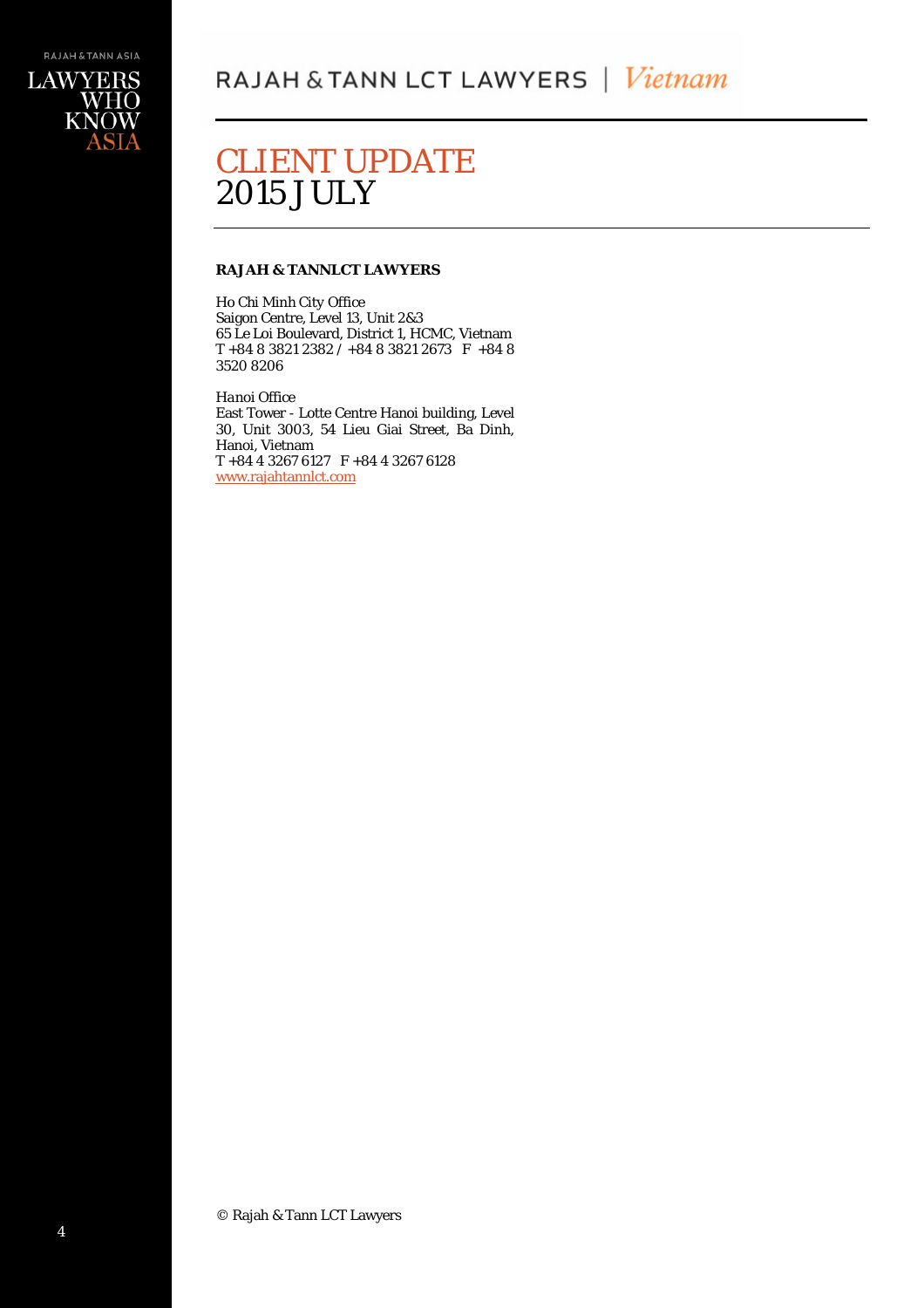

# Our regional presence



# Our regional contacts

## **Rajah & Tann Singapore LLP**

9 Battery Road #25-01 Straits Trading Building Singapore 049910 T +65 6535 3600 F +65 6225 9630 sg.rajahtannasia.com

### **R&T Sok & Heng Law Office**

Vattanac Capital Office Tower, Level 17, No. 66 PreahMonivong Boulevard, Sangkat Wat Phnom Khan Daun Penh, 12202 Phnom Penh, Cambodia T +855 23 963 112 / 113 F +855 963 116 kh.rajahtannasia.com

*\*in association with Rajah & Tann Singapore LLP*

**RAJAH & TANN** *Singapore* **RAJAH & TANN REPRESENTATIVE OFFICE** *China*

## **Rajah & Tann Singapore LLP**

**Shanghai Representative Office** Unit 1905-1906, Shui On Plaza, 333 Huai Hai Middle Road Shanghai 200021, People's Republic of China T +86 21 6120 8818 F +86 21 6120 8820 cn.rajahtannasia.com

**R&T SOK & HENG** *Cambodia* **RAJAH & TANN NK LEGAL** *Myanmar*

**Rajah & Tann NK Legal Myanmar Company Limited** Office Suite 007, Inya Lake Hotel No. 37, Kaba Aye Pagoda Road, Mayangone Township, Yangon, Myanmar T +95 9 73040763 / +95 1 657902 / +95 1 657903 F +95 1 9665537 mm.rajahtannasia.com